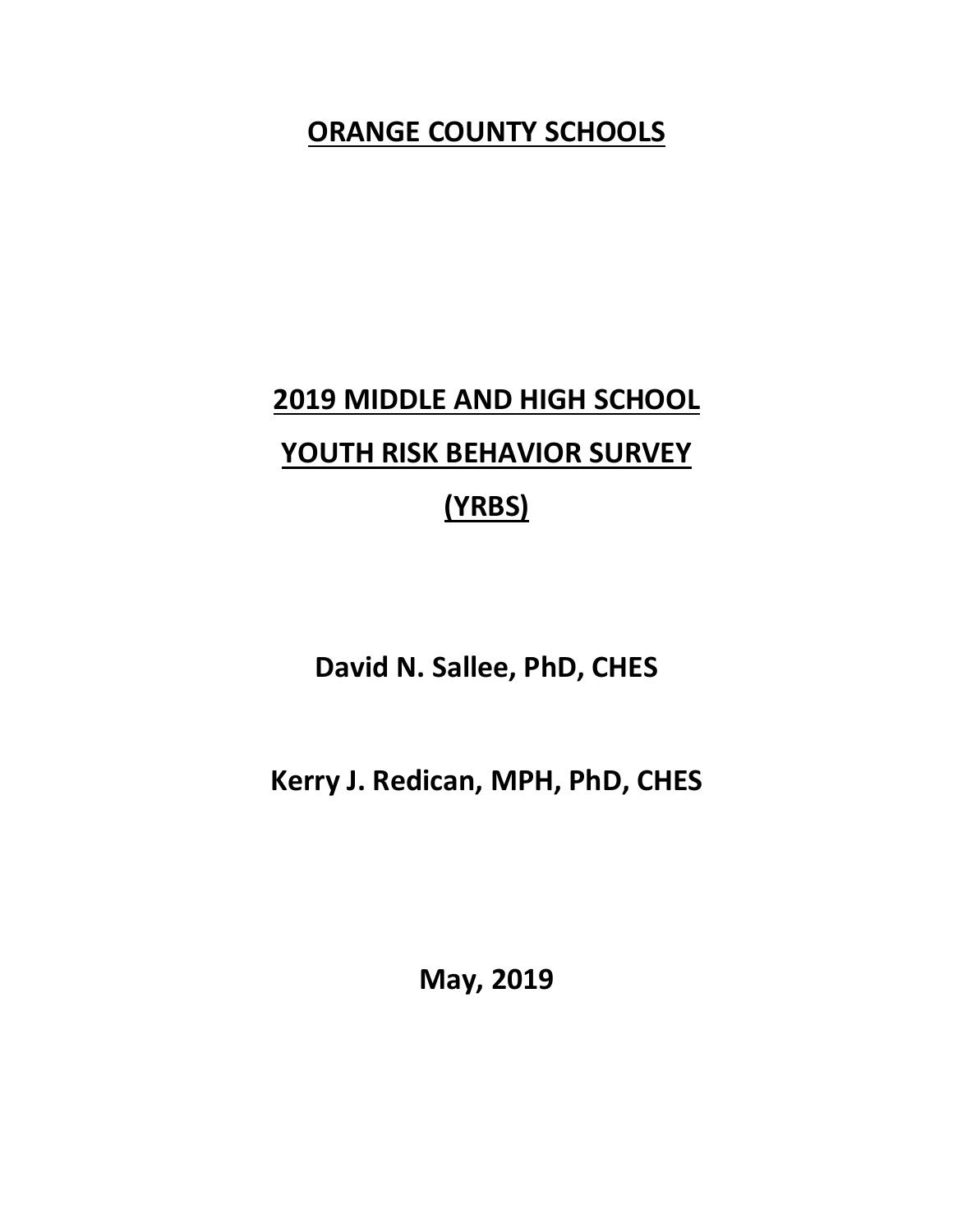| <b>TITLE</b>                                                       | <b>PAGE</b> |  |
|--------------------------------------------------------------------|-------------|--|
| <b>Introduction</b>                                                |             |  |
| <b>Questions</b>                                                   | 3           |  |
| <b>Instrumentation and Administration</b>                          | 3           |  |
| <b>Middle School</b>                                               | 5           |  |
| Middle School (8 <sup>th</sup> Grade) Results                      | 5           |  |
| <b>Middle School Data by Gender</b>                                | 11          |  |
| <b>Middle School Conclusions</b>                                   | 11          |  |
| <b>High School</b>                                                 | 12          |  |
| High School (10 <sup>th</sup> and 12 <sup>th</sup> Grades) Results | 12          |  |
| <b>High School Data by Gender</b>                                  | 19          |  |
| <b>High School Conclusions</b>                                     | 20          |  |
| <b>Core Measures</b>                                               |             |  |
| <b>Recommendations - Middle and High School</b><br>22              |             |  |

### **TABLE OF CONTENTS**

| Tab $1:$ | 8 <sup>th</sup> Grade (Middle School) Data by Grade                     |
|----------|-------------------------------------------------------------------------|
| Tab $2:$ | 8 <sup>th</sup> Grade (Middle School) Data by Gender                    |
| Tab 3:   | 10 <sup>th</sup> and 12 <sup>th</sup> (High School) Grade Data by Grade |
| Tab 4:   | 10th and 12th (High School) Grade Data by Gender                        |
| Tab 5:   | <b>Comparison to 2017 YRBS and 2017 National Data</b>                   |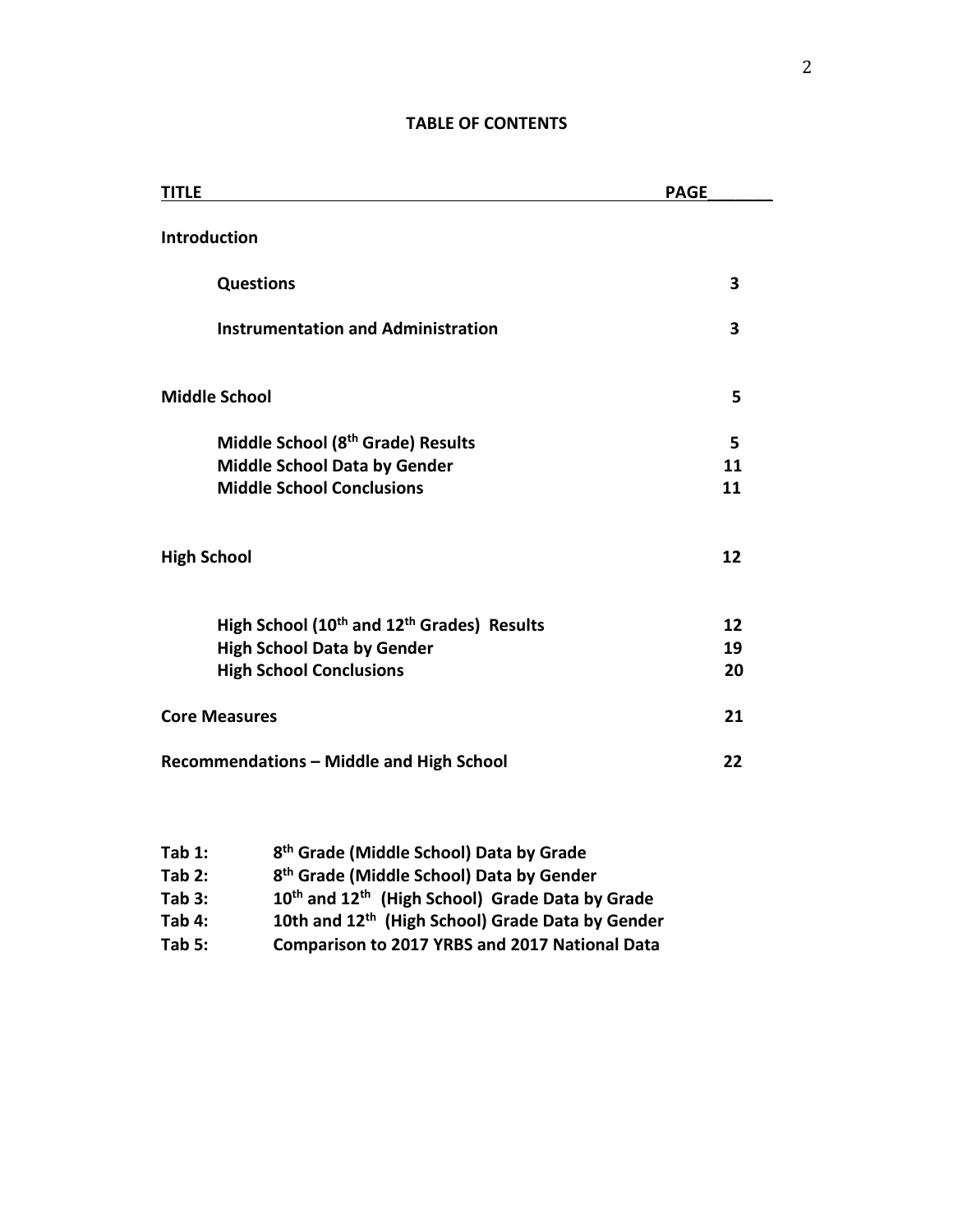#### **Introduction**

**The purpose of this assessment was to gather accurate, reliable information regarding the health behaviors and needs of middle school (8th grade students) and high school (10th and 12th grade students) in the Orange County Schools. Specifically, the assessment recorded the frequency and prevalence of alcohol, tobacco and other drug usage activities, exercise and dietary behaviors, violencerelated activities, and a variety of other health and safety related activities among these students.**

#### **Questions**

**The specific questions addressed by this assessment are:**

- **What is the current level of risk-taking behaviors among 8 th , 10th and 12th grade students?**
- **How do the current levels of self-reported behavior among Orange County high school students compare with their national counterparts (2017 CDC YRBS)?**
- **What are the health related needs for students in Orange County middle and high school?**

#### **Instrumentation and Administration**

 **The Centers for Disease Control (CDC) Youth Risk Behavior Survey (YRBS) was adapted for distribution to Orange County 8 th , 10th and 12th grade students. The survey was adapted to procure information on the CORE measures (Alcohol, Tobacco, Marijuana, and Prescription Drugs: 30 day use; perception of peer disapproval; perception of harm; and perceptions of parental disapproval). The**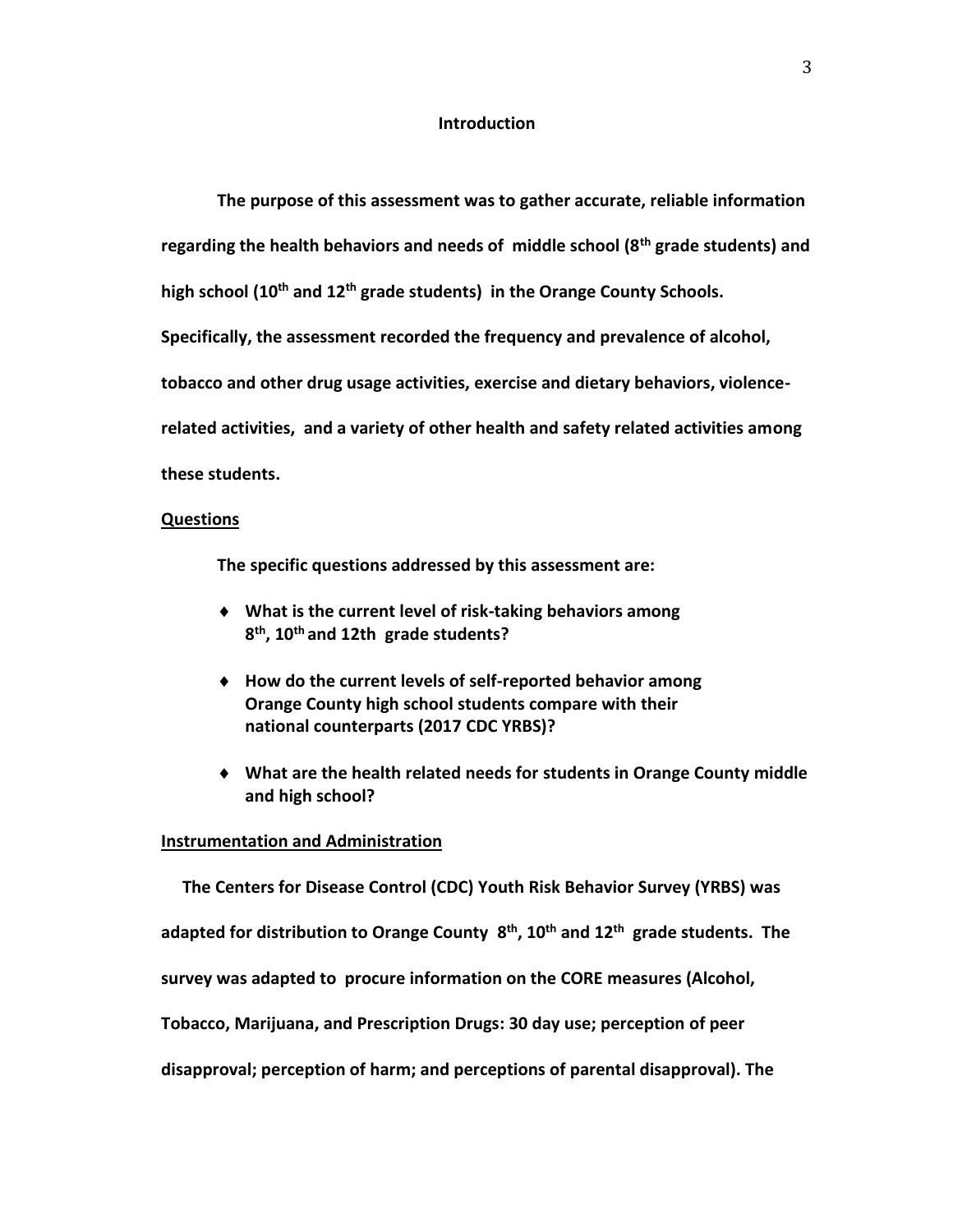**adapted middle school YRBS contained 105 questions and the adapted high school YRBS contained 115 questions. All questionnaires were multiple choice instruments It is anticipated that the data gathered from the administration of these surveys will provide school and health department personnel with useful reliable and valid data which should help in future planning and resource allocation. The YRBS was administered to all 8th , 10th and 12th grade Orange County School students during Spring, 2019**

 **Completed opscans were returned to Drs. Kerry Redican (Virginia Tech) and David Sallee (Radford University) for processing, data analysis (SPSS 11.0) and reporting.** 

 **This report will highlight important frequencies with respect to risk taking behaviors of the respondents. In addition to a summarization of findings complete frequency data can be found in Tabs 1-5;**

> **Tab 1: Middle School data by Grade Tab 2: Middle School data by Gender Tab 3: High School Data by Grade Tab 4: High School Data by Gender Tab 5: Presentation Table and Comparisons to 2017 Previous YRBS and 2017 National Data**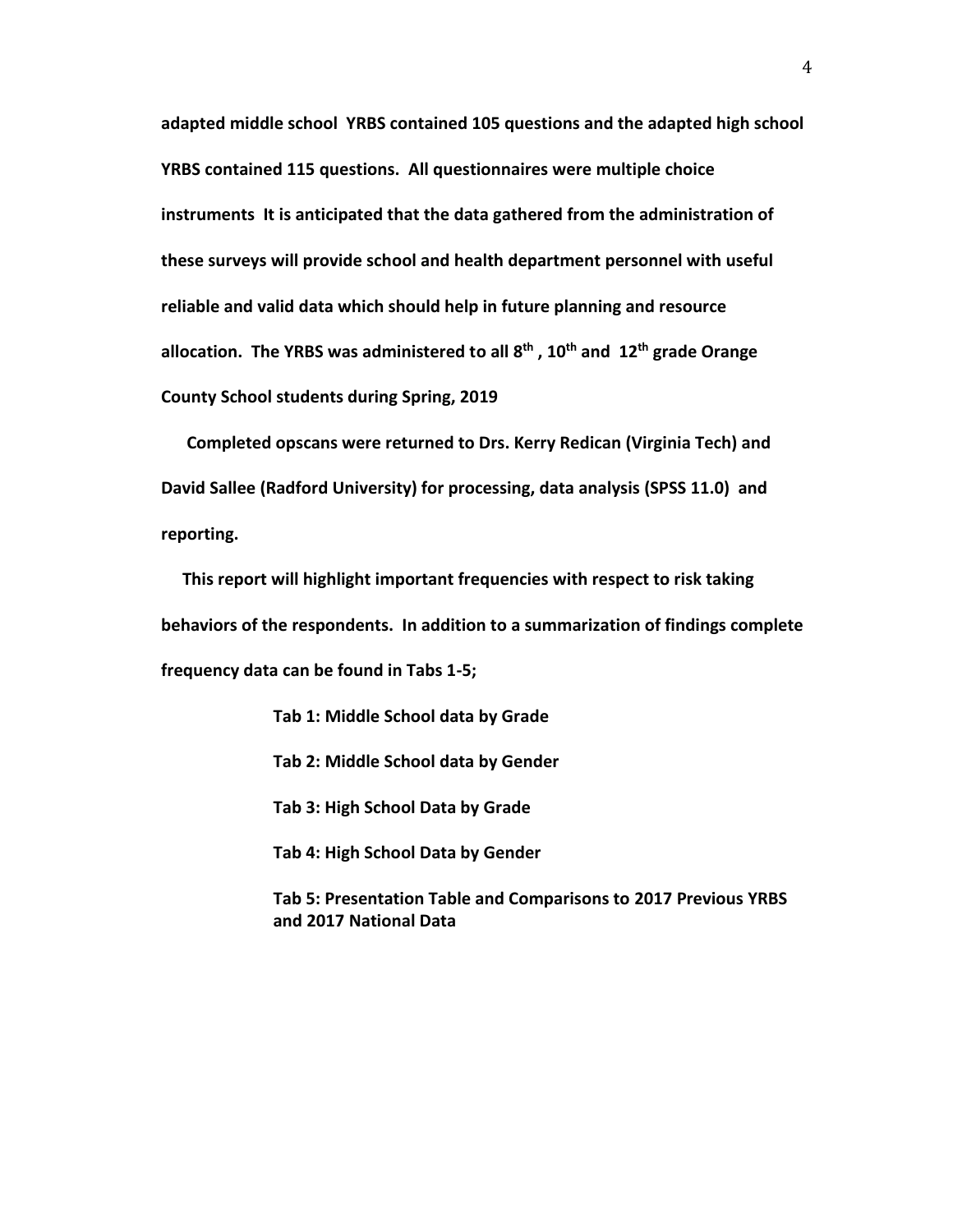#### **Middle School**

**Two hundred and seventy-eight (n=278) 8th grade students completed the middle school YRBS. A little over 40% (42.2%, n=158) were 13 years old and 53.8% (n=149) were 14 years old at the time of the survey. In terms of gender, 56.6% (n=154) were female and 43.4% (n=118) were males. The major of the students were White (63.7%, n=177) and other self-descriptions included multi-racial (21.6%, n=60), Black (7.9%, n=22), Hispanic or Latino (4%, n=11), American Indian or Alaskan Native (1.1%, n=3) and Asian (1.1%, n=3). Most of the students 58.4% (n=157) described their grades as mostly As and Bs. Finally, 90.9% (n=249) had been a student in Orange County Schools for two years or more**

#### **Middle School (8 th Grade) Results**

**Of the Orange County Middle School students completing the YRBS:**

- ➢ **11.4% (n=31) never or rarely wore a seat belt when riding in a car driven by someone else (14.9%, 2017);**
- ➢ **29.2% (n=79) had ever rode in a car with someone who had been drinking (22.2%, 2017);**
- ➢ **2.2% (n=6) carried a gun, knife or other weapon on school property during the past 30 days (NA 2017);**
- ➢ **22.1% (n=60) saw others carrying a weapon on school property during the past 30 days (NA 2017);**
- ➢ **20.3% (n=55) were in a physical fight one or more times during the past 12 months (49.3%, 2017);**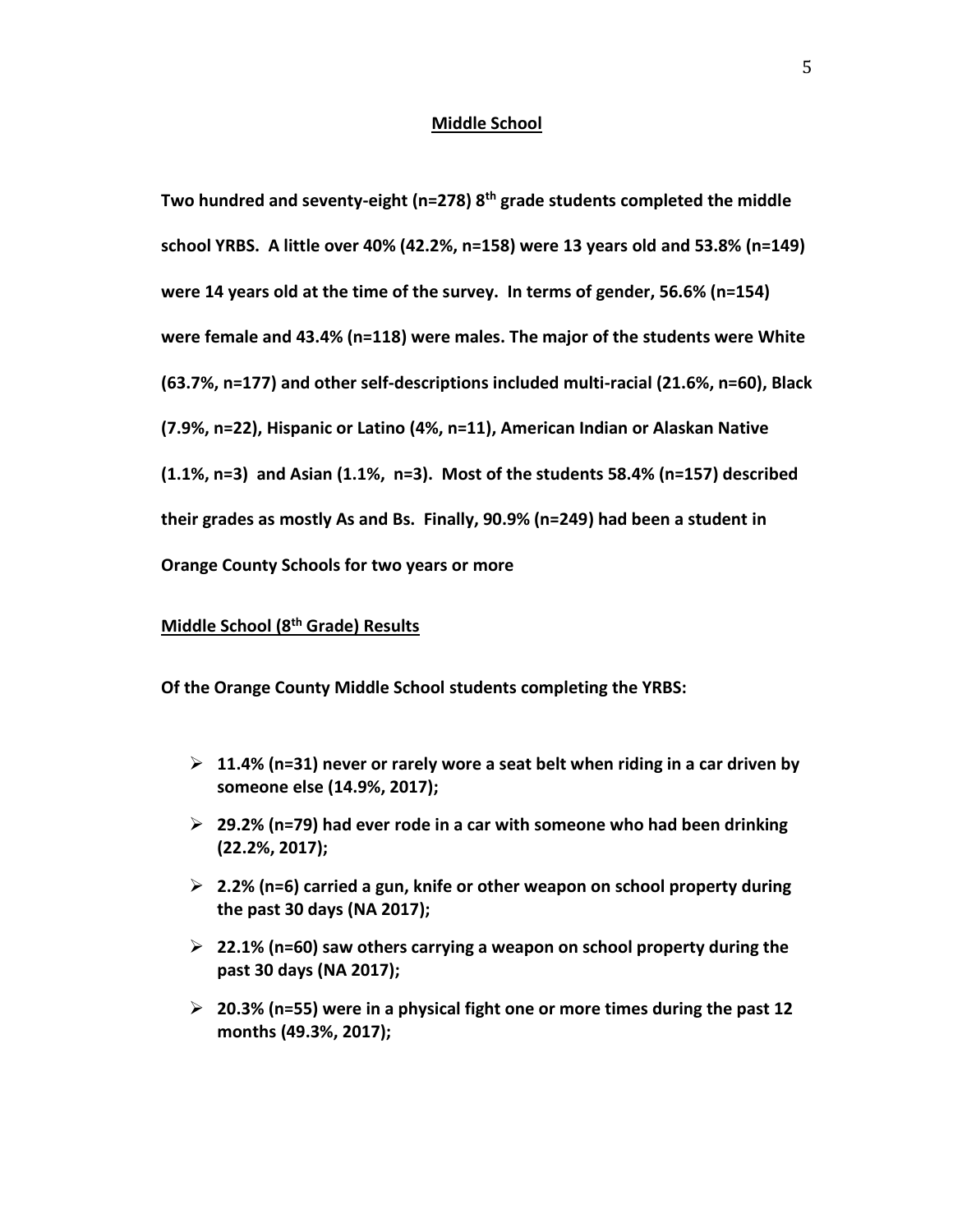- ➢ **5.2% (n=14) were in a physical fight during the past 12 months which resulted in treatment by a medical professional (6.3%, 2017);**
- ➢ **22.9% (n=62) were physically harmed by someone in their home (24.3%, 2017);**
- ➢ **20.3% (n=55) saw or heard someone in their home being physically harmed (18.4%, 2017);**
- ➢ **17.3% (n=47) were aware of gang activity at their school (11.8%, 2017);**
- ➢ **7.4% (n=20) had been approached to join a gang in gang activities (6.6%, 2017);**
- ➢ **60% (n=162) preferred immediate gratification (75 dollars in three days) versus delayed gratification (115 dollars in three months) (64.7%, 2017);**
- ➢ **41.5% (n=113) preferred immediate gratification (50 dollars in three days) verses delayed gratification (115 dollars in three months) (49.5%, 2017);**
- ➢ **20.8% (n=56) preferred immediate gratification (25 dollars in three days) versus delayed gratification (115 dollars in three months) (29.9%, 2017)**
- ➢ **37.4% (n=101) had ever felt so sad or hopeless almost every day for two weeks or more in a row that they stopped doing some usual activities during the past 12 months (27.1%, 2017);**
- ➢ **31% (n=84) had seriously considered attempting suicide during the past 12 months (21.6%, 2017);**
- ➢ **14% (n=38) mad a plan about how they would attempt suicide during the past 12 months (10.5%, 2017);**
- ➢ **12.2% (n=33) had every tried to kill themselves (7%, 2017);**
- ➢ **37.9% (n=103) had cut, pinched, burned or bruised themselves (28.8%, 2017);**
- ➢ **77.2% (n=210) knew others who cut, pinched, burned or bruised themselves (74.7%,2017);**
- ➢ **6.3% (n=17) smoked cigarettes on one or more of the past 30 days (6.9%, 2017);**
- ➢ **90.1% (n=245) felt there is moderate to great risk in smoking a pack or more of cigarettes a day (84.4%, 2017);**
- ➢ **93.4% (n=254) indicated that their friends would feel it would be wrong or very wrong to smoke cigarettes (90.3%, 2017);**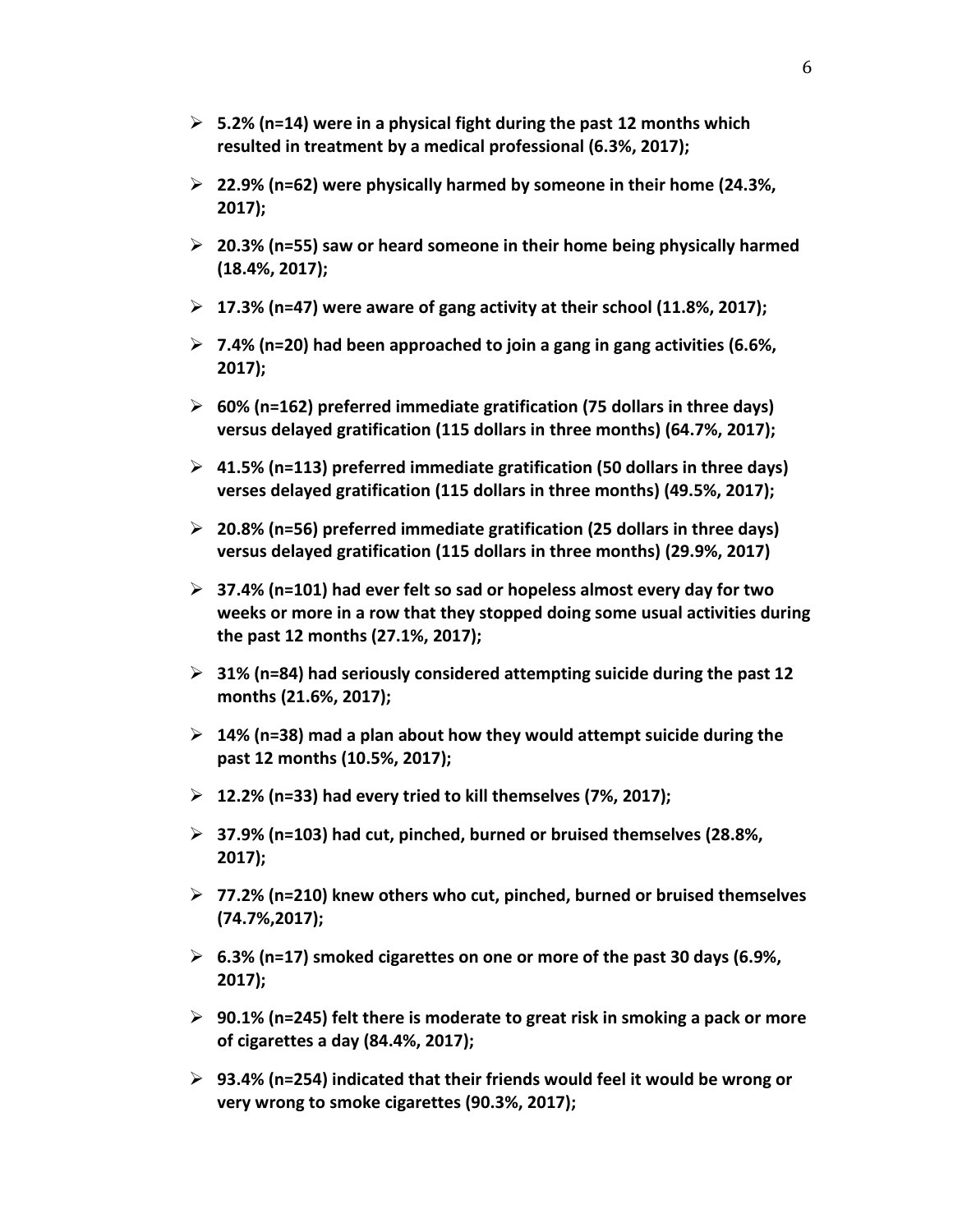- ➢ **63.2% (n=172) indicated that their friends would feel it would be wrong or very wrong for them to smoke cigarettes (59.2%, 2017);**
- ➢ **4.8% (n=13) used chewing tobacco or snuff on one or more of the past 30 days (7.6%, 2017);**
- ➢ **27.3% (n=74) used electronic vaping products during the past 30 days (8.3%, 2017);**
- ➢ **67.6% (n=184) felt there was moderate to great risk in using electronic vaping products (NA 2017);**
- ➢ **56.8% (n=154) had at least one drink of alcohol on one or more days during their life (31.1%, 2017);**
- ➢ **19.2% (n=52) had at least one drink of alcohol on one or more of the past 30 days (13.6%, 2017);**
- ➢ **3.3% 9n=9) had at least one drink of alcohol on school property or at a school activity on one or more of the past 30 days (2.4%, 2017);**
- ➢ **1.8% (n=1) of current drinkers usually bought their own alcohol in a store, gas station, or discount store in the past 30 days (4%, 2017);**
- ➢ **68.4% (n=186) indicated that there is moderate to great risk in drinking one or two drinks nearly every day (72.6%, 2017);**
- ➢ **75.4% (n=205) indicated that their parents would feel it would be wrong or very wrong for them to drink regularly (78.5%, 2017);**
- ➢ **50.9% (n=138) indicated that their friend would feel that it would be wrong or very wrong for them to drink regularly (53.3%, 2017);**
- ➢ **69.3% (n=187) indicated that their family has clear rules about alcohol use (68.8%, 2017);**
- ➢ **16.7% (n=45) used marijuana one or more times in their life (16%, 2017);**
- ➢ **10.3% (n-=28) used marijuana one or more times during the past 30 days (8.7%,2017);**
- ➢ **11.9% (n=32) had used a electronic vaping product to consume marijuana (6.7%, 2017);**
- ➢ **37.1% (n=101) felt it would be fairly easy or very easy to get marijuana if they wanted some (29.3%, 2017);**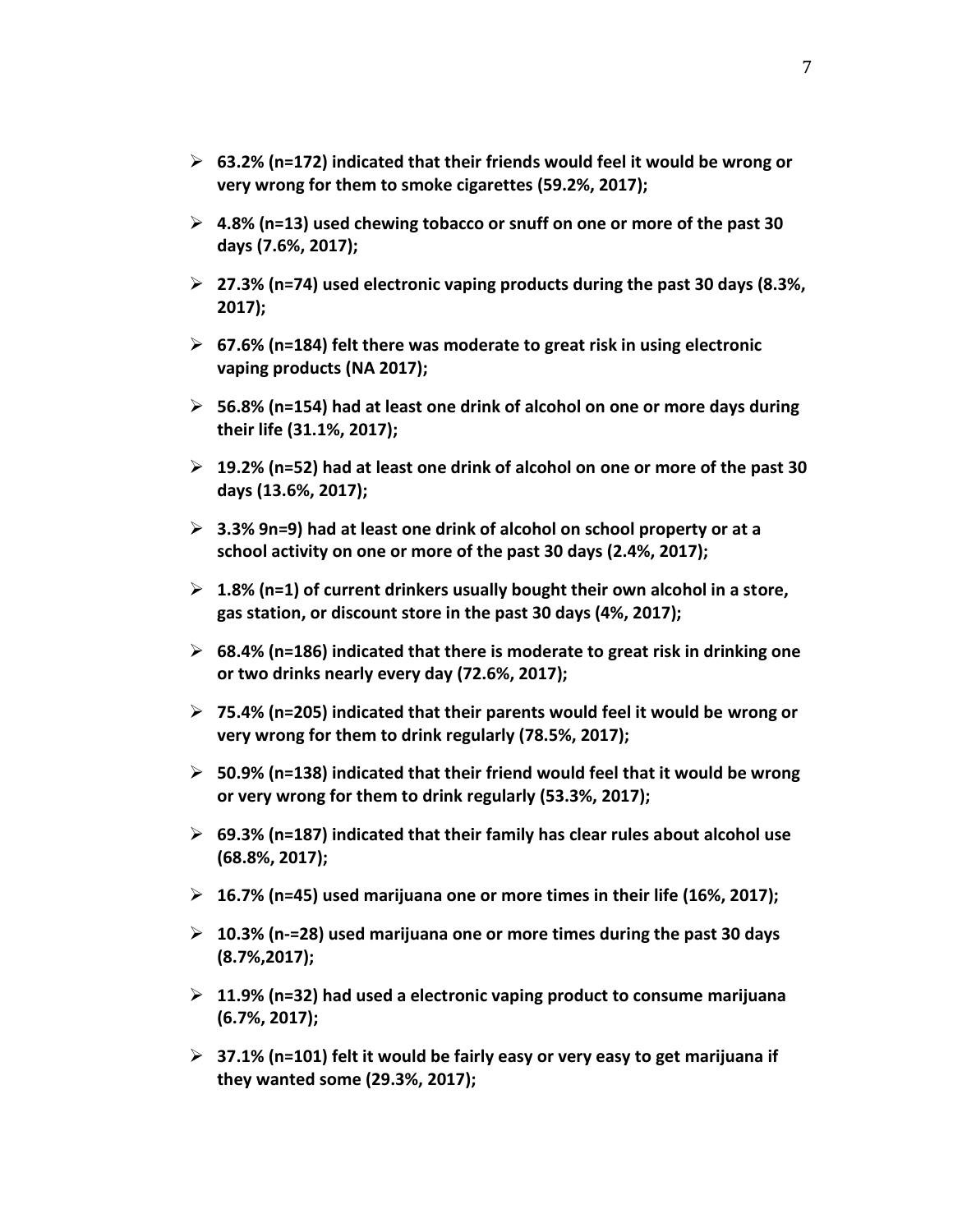- ➢ **64.7% (n=176) indicated that there is moderate to great risk in smoking marijuana (66.8%, 2017);**
- ➢ **84.1% (n=228) indicated that their parents would feel it would be wrong or very wrong for them to smoke marijuana (86.8%,2017);**
- ➢ **59.2% (n=161) indicated that their friends would feel it would be wrong or very wrong for them to smoke marijuana (62.2%, 2017);**
- ➢ **4.5% (n=12) had used inhalants to get high one or more times during their life (7.3%,2017);**
- ➢ **2.6% (n=7) had used any form of cocaine one or more times during their life (2.5%, 2017);**
- ➢ **<1% (n=1) had used heroin one more times during their life (4.9%, 2017);**
- ➢ **1.5% (n=4) had used methamphetamines one or more times during their life (2.1%, 2017);**
- ➢ **1.5% (n=4) had used ecstasy (3.5%,2017);**
- ➢ **2.2% (n=6) had used anti-anxiety drugs not prescribed to them to get high during the past 30 days (NA 2017);**
- ➢ **4.5% (n=12) had used ADHD drugs not prescribed to them to get high during the past 30 days (NA 2017);**
- ➢ **5.9% (n=16) had used prescription pain medications one or more times during the past 30 days to get high (NA 2017);**
- ➢ **94.4% (n=255) felt there is moderate to great risk in using prescription drugs to get high (92.6% ,2017);**
- ➢ **98.9% (n=266) indicated that their parents would feel it would be wrong or very wrong for them to use prescription drugs to get high (97.6%, 2017);**
- ➢ **88.1% (n=237) indicated that their friends would feel it would be wrong or very wrong for them to use prescription drugs to get high (83%, 2017);**
- ➢ **83.3% (n=220) reported that their family has clear rules about drug use (82.6%, 2017);**
- ➢ **3.3% (n=9) strongly disagreed that engaging in high risk behaviors such as smoking alcohol and substance use will have a negative effect on their future health (2.8%, 2017);**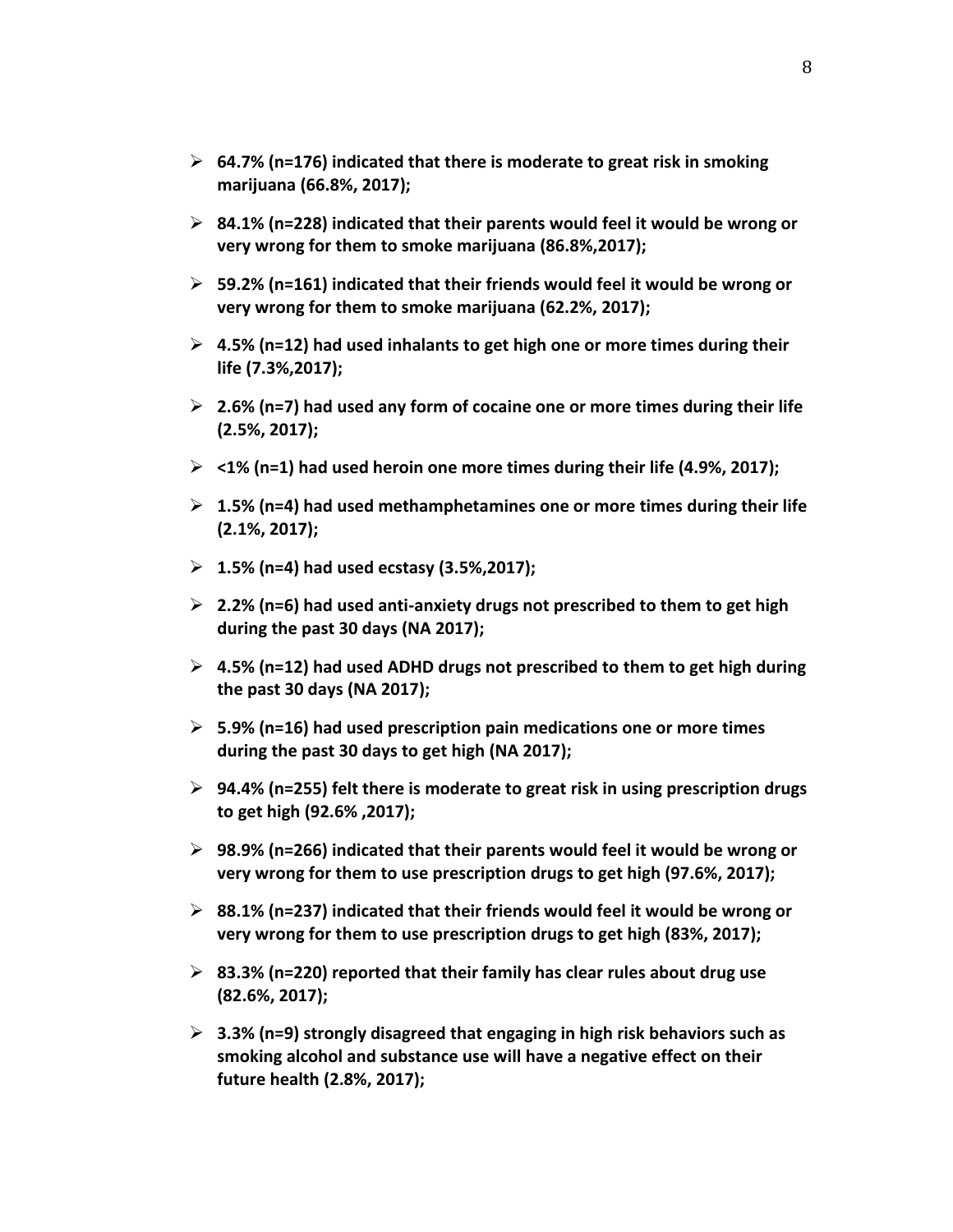- ➢ **18.2% (n=49) had ever had sexual intercourse (13.9%,2017);**
- ➢ **5.6% (n=15) had sexual intercourse for the first time before age 13 (3.8%, 2017);**
- ➢ **1.8% (n=5) who were sexually actives had sexual intercourse with four or more people during their life (2.4%, 2017);**
- ➢ **47.2% (n=17) of those who were sexually active used a condom during the last sexual intercourse (63.2%, 2017);**
- ➢ **34.8% (n=16) who were sexually active drank alcohol or used drugs before the last sexual intercourse (20.9%, 2017);**
- ➢ **32.2% (n=87) described themselves as slightly or very overweight (31.6%, 2017);**
- ➢ **52% (n=141) are trying to lose weight (48.6%, 2017);**
- ➢ **29.6% (n=80) went without eating for 24 hours or more to lose weight or to keep from gaining weight during the past 30 days (22%, 2017);**
- ➢ **5.2% (n=14) took diet pills, powders, or liquids without a doctor's advice to lose weight or to keep from gaining weight during the past 30 days (3.9%, 2017);**
- ➢ **9.7% (n=26) vomited or took laxatives to lose weight or to keep from gaining weight during the past 30 days (7.8%, 2017);**
- ➢ **64.9% (n=174) played on one or more sports teams during the past 12 months (62.8%, 2017);**
- ➢ **77.8% (n=208) were physically active for a total of 60 minutes on three or more of the past seven days (67.2%, 2017);**
- ➢ **44.3% (n=120) watched screens for three or more hours on an average school day that was not related to school work (NA 2017);**
- ➢ **93.3% (n=250) had a smart phone before the age of 14 (NA 2017);**
- ➢ **82.8% (n=221) had a social media account before the age of 14 (NA 2017);**
- ➢ **30.6% (n=82) had received threatening or intimidating messages online or through cell phones (25.2%, 2017);**
- ➢ **11.9% (n=32) sent threatening or intimidating messages online or through cell phones (9.8%, 2017);**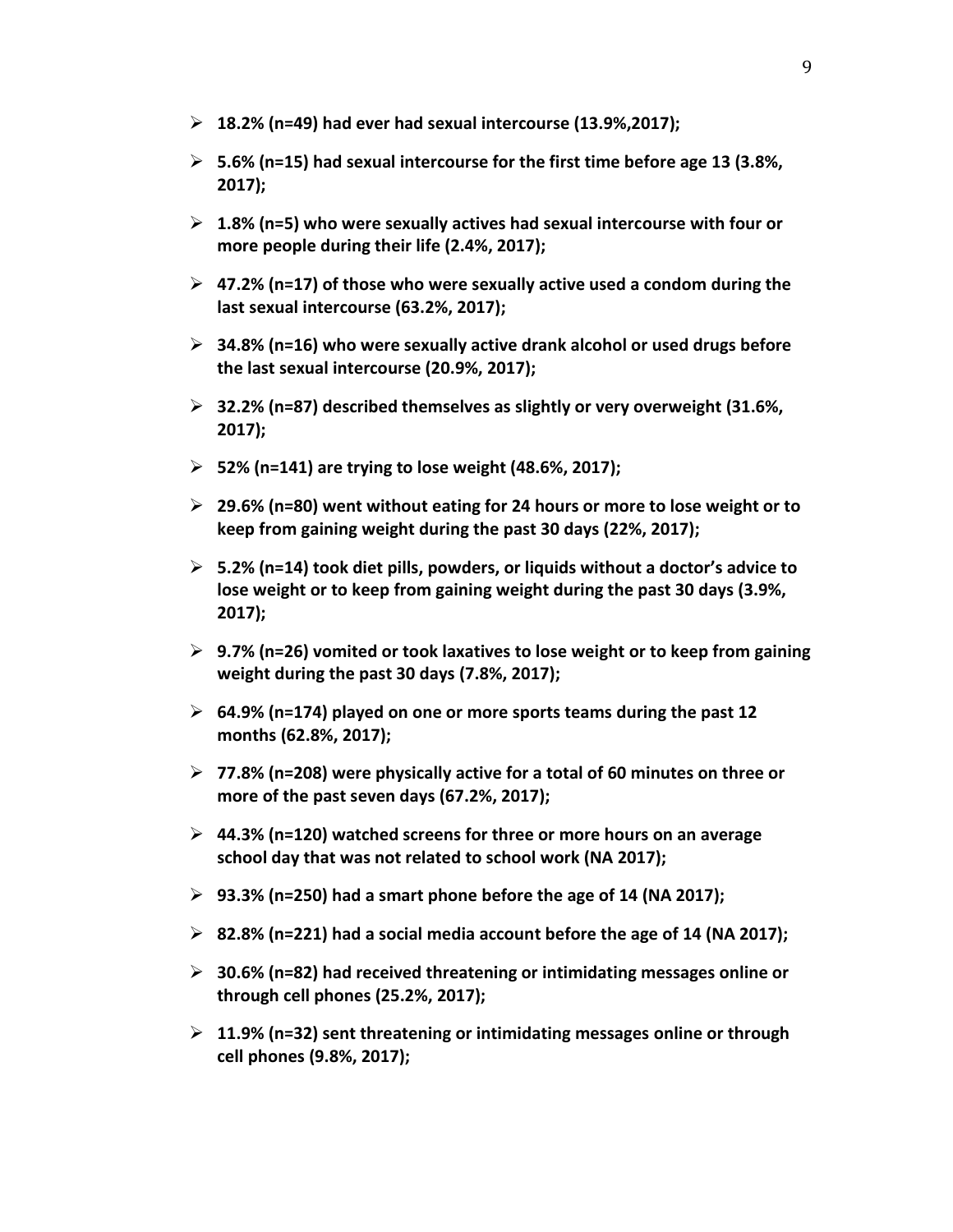- ➢ **16.6% (n=44) sent sexually inappropriate pictures or messages using a cell phone or computer (16.8%, 2017);**
- ➢ **28.9% (n=76) reported that their parents would be nervous if they knew what they did on the internet or via cell phone (31%, 2017);**
- ➢ **72.3% (n=193) reported that their parents have clear rules for the use of social media and the use of electronic devices (NA 2017);**
- ➢ **50.6% (n=134) had been bullied (45.6%, 2017);**
- ➢ **22.4% (n=60) had been bullied daily or several times a day (15%, 2017);**
- ➢ **17.2% (n=46) would not report bullying if they were being bullied (15.1%, 2017) ;**
- ➢ **45.1% (n=120) had been a bystander while someone else was being bullied (42.7%, 2017);**
- ➢ **18.1% (n=48) had bullied someone (19.9%, 2017);**
- ➢ **10.2% (n=27) had missed school because of bullying (15%, 2017);**
- ➢ **96.3% (n=259) indicated that their parents would feel that it would be wrong or very wrong for them to break the law (97.2%, 2017);**
- ➢ **88.8% (n=238) reported that there are many chances to get involved in school activities outside of class (86%, 2017);**
- ➢ **64.8% (n=173) reported that the school (teachers, coaches, counselors, or principal) who would let them and/or their parents know if they have done something well (63.6%, 2017);**
- ➢ **87.6% (n=234) reported that there are adults in their life who are not their parents that encourage them to do their best (86.7%,2 017);**
- ➢ **61.1% (n=162) volunteer in their community (59.2%, 2017);**
- ➢ **92.5% (n=247) reported that one of their parents knows where they are and who they are with when they are not at home (93.7%, 2017);**
- ➢ **87.3% (n=233) indicated that their parents would know if they came home on time (84%, 2017);**
- ➢ **11.9% (n=32) reported that their family never ate a meal together in the past seven days (14%, 2017);**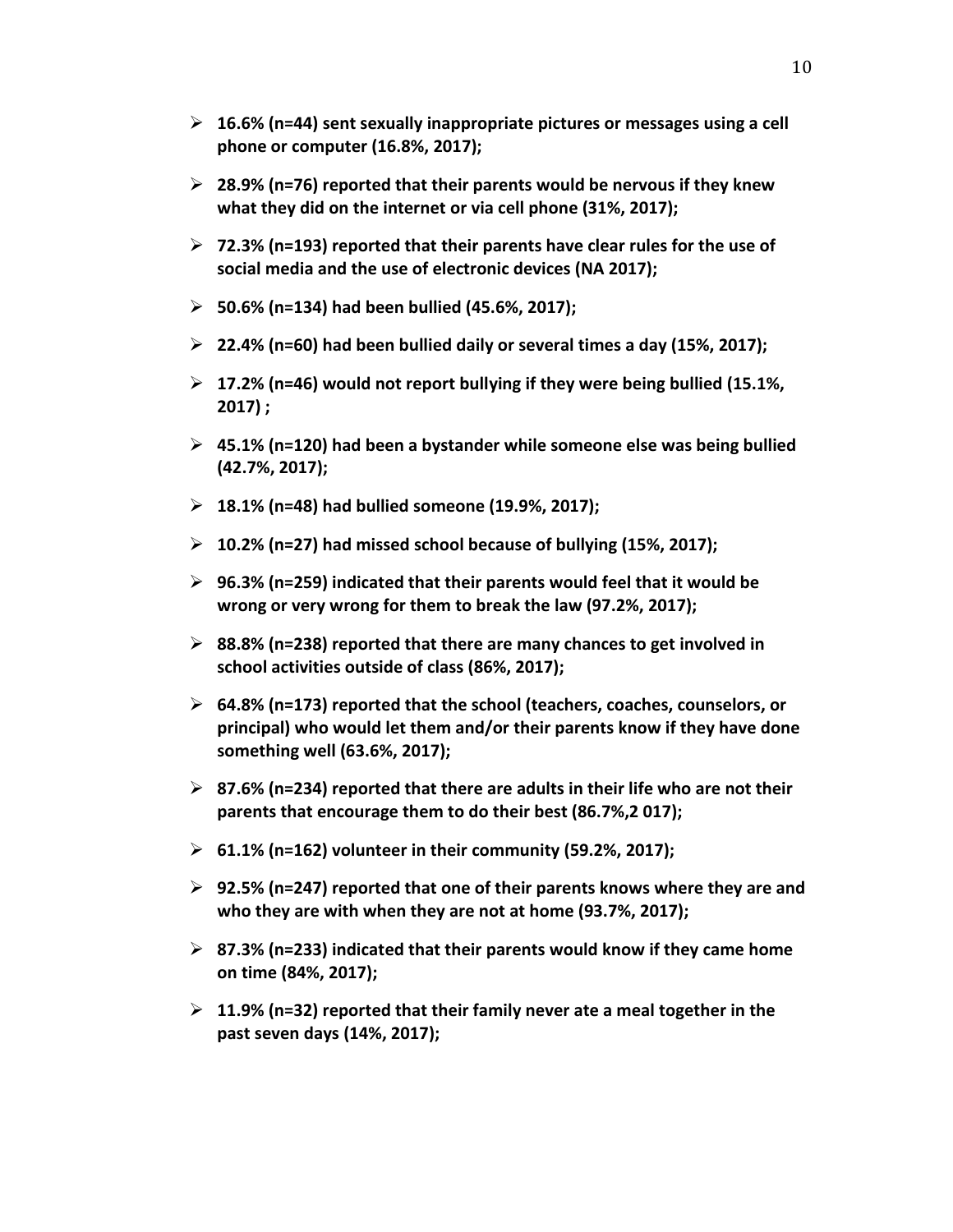- ➢ **5.2% (n=14) did not eat fruit or vegetables in the past seven days (6.3%, 2017);**
- ➢ **7.9% (n=21) drank a sugar-sweetened beverage four or more times in the past seven days (10.7%, 2017).**

#### **Middle School Data by Gender**

 **Differences in frequencies of risk behaviors among males and females were not alarming. Some differences by gender for middle school students were noted. In general, a higher percentage of middle school males reported having had carrying a weapon on school property, fighting, and having bullied someone as opposed to females. Alcohol use behaviors were about the same for male and female middle school students. A higher percentage of middle school females reported experiencing the symptoms of depression and suicide ideation, weight loss behaviors, having been bullied and social media. Specific middle school data by gender can be found under Tab 2.**

#### **Middle School Conclusions**

- **1. Depression and suicide ideation frequencies have marginally increased since 2017.**
- **2. Safety related behaviors have increased and frequency of fighting have decreased since 2017.**
- **3. Alcohol and marijuana use since 2017 has marginally increased**
- **4. Frequency of cigarette smoking has decreased since 2017.**
- **5. Weight reduction behaviors have increased since 2017.**
- **6. Bullying behaviors have marginally increased since 2017. Frequency of missing school because of bullying has decreased since 2017.**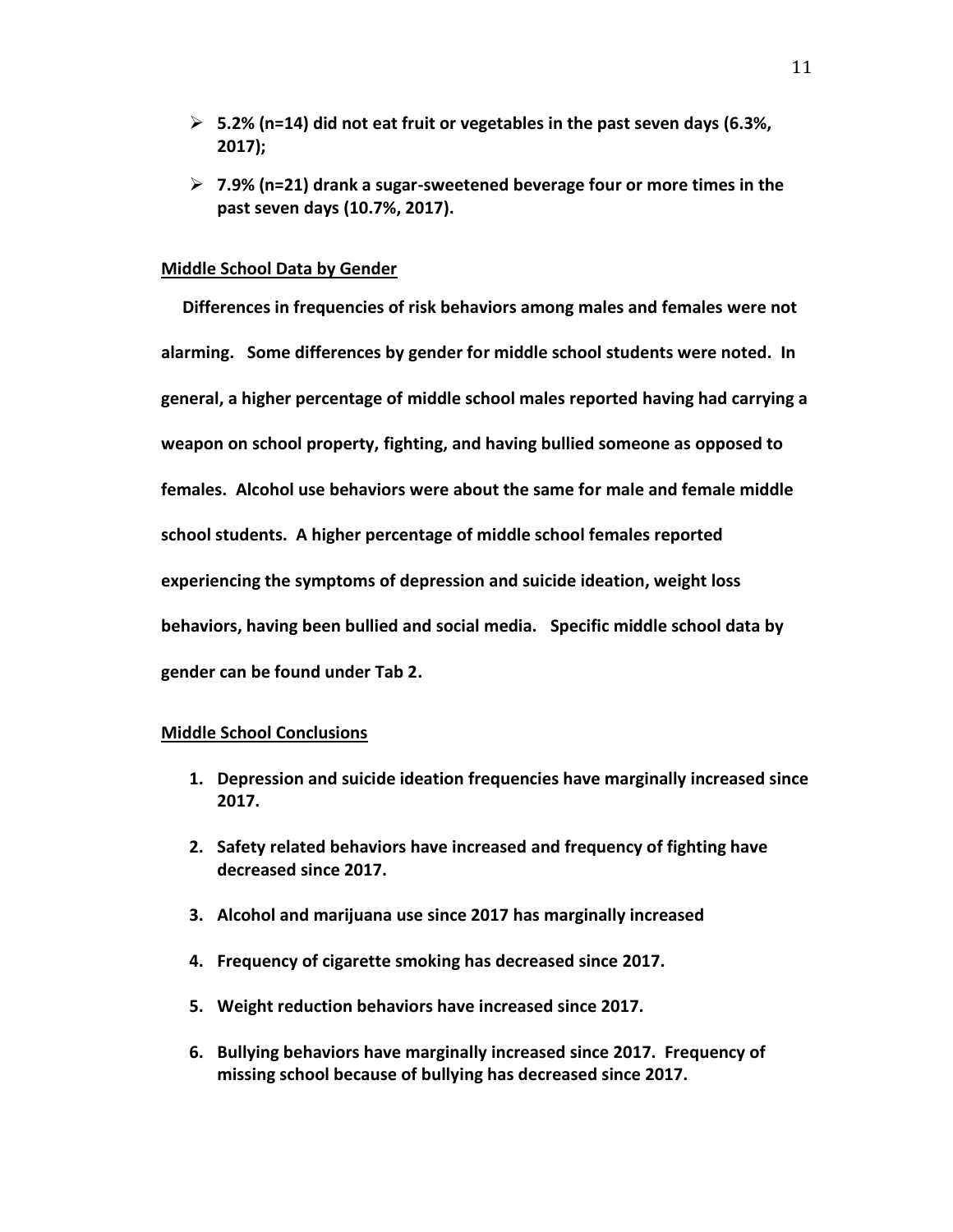**7. An increase was noted in sending and/or receiving threatening messages via cell phone since 2017.** 

#### **High School**

**Four hundred and nineteen (n=419) 10th grade (55.3%, n=226) and 12th grade (44.7%, n=183) students completed the high school YRBS. Twenty-one percent (21%, n=87) were 15 years old, 35.2% (n=146) were 16 years old, 17.3% (n=72) were 17 years old, and 25.3% (n=1054) were 18 years old at the time of the survey. In terms of gender, 48.8% (n=201) were female and 51.2% (n=211) were males. The majority of the students were White (65.9%, n=275) and other self-description included Multi-racial (10.8%, n=45), Black (13.2%, n=55), American Indian or Alaskan Native (1%, n=4), Hispanic or Latino (6%, n=25) , and Asian (1.7%, n=7). Most of the students 66.3% (n=271) described their grades as mostly As and Bs. Finally, 90.7% (n=370) had been a student in Orange County Schools for two years or more meaning that the majority of 10th and 12th graders had been in Orange County Schools the two years before and completed the YRBS.** 

#### **High School (10th and 12th Grades) Results**

**Of the Orange County High School students completing the YRBS:**

- ➢ **10.8% (n=44) never or rarely wore a seat belt when riding in a car driven by someone else (11.4%, 2017; 5.9% National);**
- ➢ **15.8% (n=64) rode one or more times in a vehicle driven by someone who had been drinking alcohol (18.9%, 2017; 16.5% National);**
- ➢ **6.2% (n=25) drove a vehicle one more more times during the past 30 days when they had been drinking alcohol (5.8%, 2017; 5.5% National);**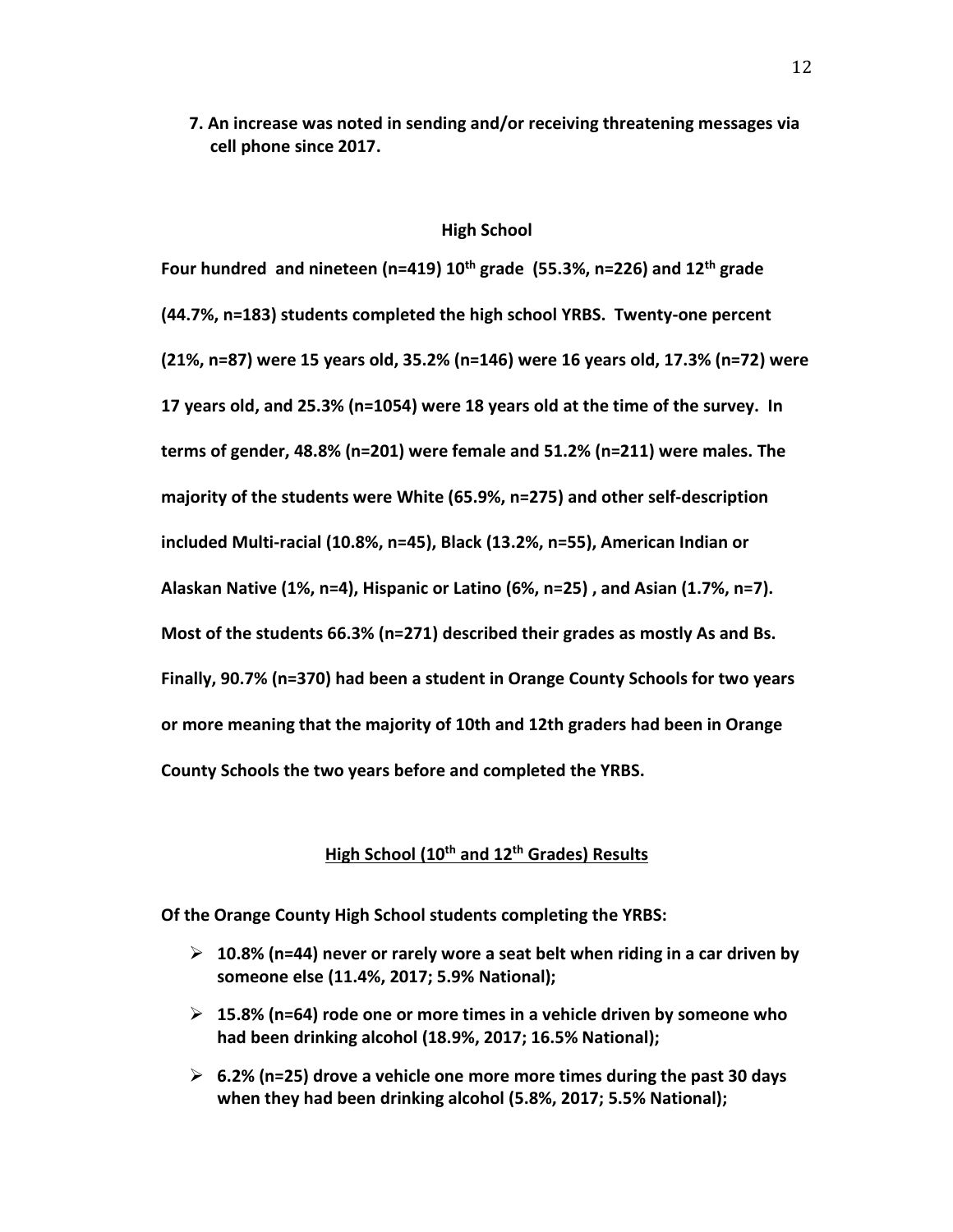- ➢ **10.6% (n=43) drove a vehicle one or more times during the past 30 days under the influence of marijuana or other drugs (8.9%, 2017; NA National);**
- ➢ **8.2% (n=33) did not go to school on one or more of the past 30 days because they felt unsafe (9%, 2017; 6.7% National);**
- ➢ **6.4% (n=26) carried a gun, knife or other weapon on school property during the past 30 days (NA 2017 and National);**
- ➢ **14.8% (n=60) saw others carrying a weapon on school property during the past 30 days (NA 2017 and National);**
- ➢ **8.6% (n=35) had been threatened or injured with a weapon on school property or in the community one or more times during the past 12 months (NA 2017 and National);**
- ➢ **13.4% (n=54) were in a physical fight one or more times during the past 12 months (17.7%, 2017; 23.6% National);**
- ➢ **4.5% (n=18) were in a physical fight during the past 12 months and it resulted in treatment by a medical professional (5.6%, 2017; NA National);**
- ➢ **8% (n=32) had been hit, slapped, or physically hurt on purpose by their boyfriend or girlfriend during the past 12 months (6.5%, 2017; 8% National);**
- ➢ **20.4% (n=82) has been physically harmed by someone in their home (26.6%, 2017; NA National);**
- ➢ **20.5% (n=83) saw or heard someone in their home being physically harmed (23.4%, 2017; NA National);**
- ➢ **7.5% (n=70) were forced to have sexual intercourse when they did not want to (12.7%, 2017; 7.4% National);**
- ➢ **10.3% (n=41) were aware of gang activity in their school (19.5%, 2017; NA National);**
- ➢ **7.1% (n=28) had been approached to join a gang in gang activities (10.3%, 2017; NA National);**
- ➢ **65.1% (n=257) preferred immediate gratification (75 dollars in three days) versus delayed gratification (115 dollars in three months) (66.3%, 2017; NA National)**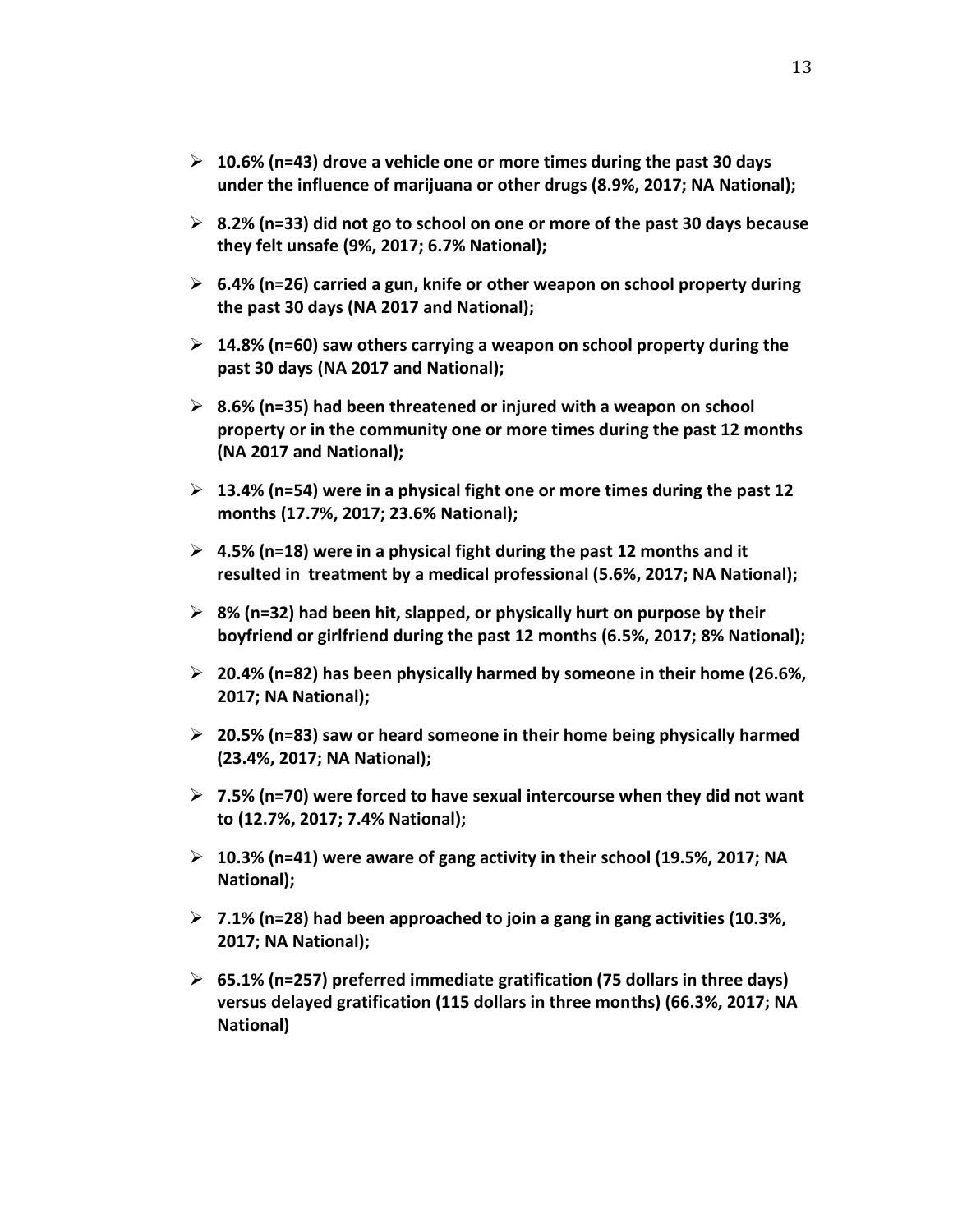- ➢ **39.6% (n=158) preferred immediate gratification (50 dollars in three days) versus delayed gratification (115 dollars in three months) (44.7%, 2017; NA National);**
- ➢ **23.8% (n=94) preferred immediate gratification (25 dollars in three days) versus delayed gratification (115 dollars in three months (23.3%, 2017; NA National);**
- ➢ **43.8% (n=172) had ever felt so sad or hopeless almost every day for two weeks or more in a row that they stopped doing some usual activities during the past 12 months (36%, 2017; 31.5% National)'**
- ➢ **21.4% (n=84) seriously considered attempting suicide during the past 12 months (20.9%, 2017; 17.2% National);**
- ➢ **18.2% (n=72) had made a plan about how they would attempt suicide during the past 12 months (18.5%, 2017; 13.6% National);**
- ➢ **11% (n=44) actually attempted suicide one or more times during the past 12 months (14.4%, 2017; 7.4% National);**
- ➢ **5.6% (n=22) attempted suicide during the past 12 months and it resulted in treatment by a medical professional (3.1%, 2017; 2.4% National);**
- ➢ **36.2% (n=145) had intentionally cut, pinched, burned or bruised themselves (32.9%, 2017; NA National);**
- ➢ **9.6% (n=385) knew others who intentionally cut, pinched, burned or bruised themselves (67.7%, 2017; NA National);**
- ➢ **12% (n=48) smoked cigarettes on one or more of the past 30 days (17.7%, 2017; NA National);**
- ➢ **90.6% (n=354) felt that there is moderate to great risk in smoking a pack or more of cigarettes a day (91%, 2017; NA National);**
- ➢ **89.1% (n=358) indicated that their parents would feel that it would be wrong or very wrong for them to smoke cigarettes (87.8%, 2017; NA National);**
- ➢ **55% (n=221) indicated that their friends would feel that it would be wrong or very wrong for them to smoke cigarettes (54.8%, 2017; NA National);**
- ➢ **51.9% (n=54) of current smokers have tried to quit smoking during the past 12 months (51%, 2017; 41.4% National);**
- ➢ **10.3% (n=41) used chewing tobacco or snuff on one or more of the past 30 days (13.2%, 2017; 5.5% National);**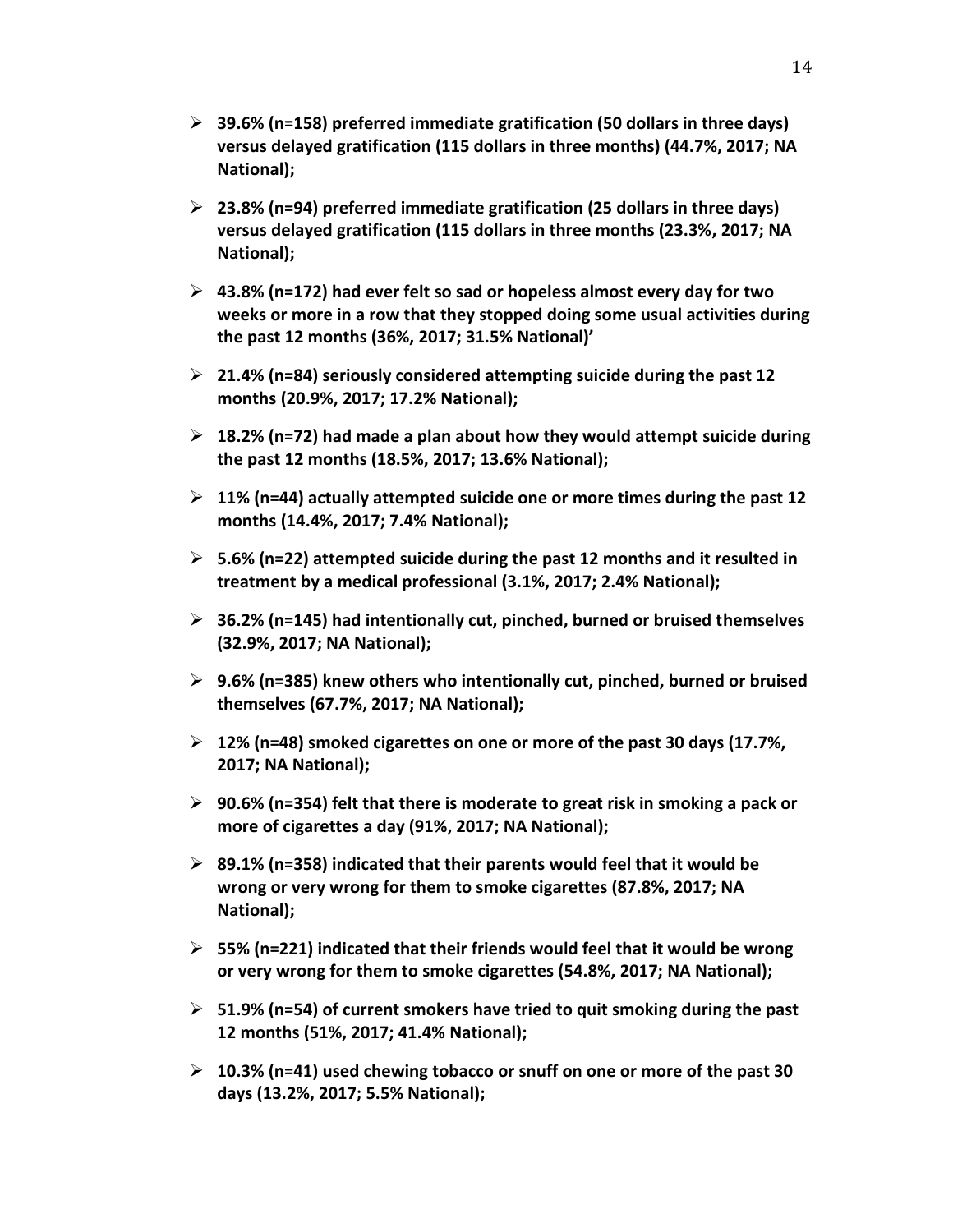- ➢ **35.6% (n=142) used electronic vaping products during the past 30 days (15.1%, 2017; 13.2% National);**
- ➢ **70.3% (n=282) felt there is moderate to great risk in using electronic vaping devices and products (NA 2017 and National);**
- ➢ **65.8% (n=263) had at least one drink of alcohol on one or more days during their life (62.6%, 2017; 60.4% National);**
- ➢ **37.1% (n=148) had at least one drink of alcohol on one or more of the past 30 days (33.5%, 2017; 29.8% National);**
- ➢ **21.3% (n=85) had five or more drinks of alcohol in a row on one or more of the past 30 days (18.3%, 2017; 13.5% National);**
- ➢ **6.3% (n=25) had at least one drink of alcohol on school property or at a school activity on one or more of the past 30 days (8.5%, 2017; NA National);**
- ➢ **9.1% (n=14) of current drinkers usually bought their own alcohol in a store, gas station, or discount store in the past 30 days (7.8%, 2017; NA National);**
- ➢ **70.3% (n=281) felt that there is moderate to great risk in drinking one or two drinks nearly every day (70.7%, 2017; NA National);**
- ➢ **67.5% (n=270) indicated that their parents would feel it would be wrong or very wrong for them to drink regularly (74.1%, 2017; NA National);**
- ➢ **40% (n=160) indicated that their friends would feel that it would be wrong or very wrong for them to drink regularly (40.5%, 2017; NA National);**
- ➢ **73.9% (n=289) indicated that their family has clear rules about alcohol use (75.6%, 2017; NA National);**
- ➢ **41.6% (n=165) used marijuana one or more times during their life (35.8%, 2017; 35.6% National);**
- ➢ **21.4% (n=85) used marijuana one or more times during the past 30 days (18.7%, 2017; 19.8% National);**
- ➢ **9.3% (n=37) used marijuana on school property one or more times during the past 30 days (7.9%, 2017; NA National);**
- ➢ **85.4% (n=123) reported smoking marijuana was the most common method of marijuana consumption (NA 2017 and National);**
- ➢ **21.1% (n=83) had used a electronic vaping product to consume marijuana (18.4%, 2017; NA National);**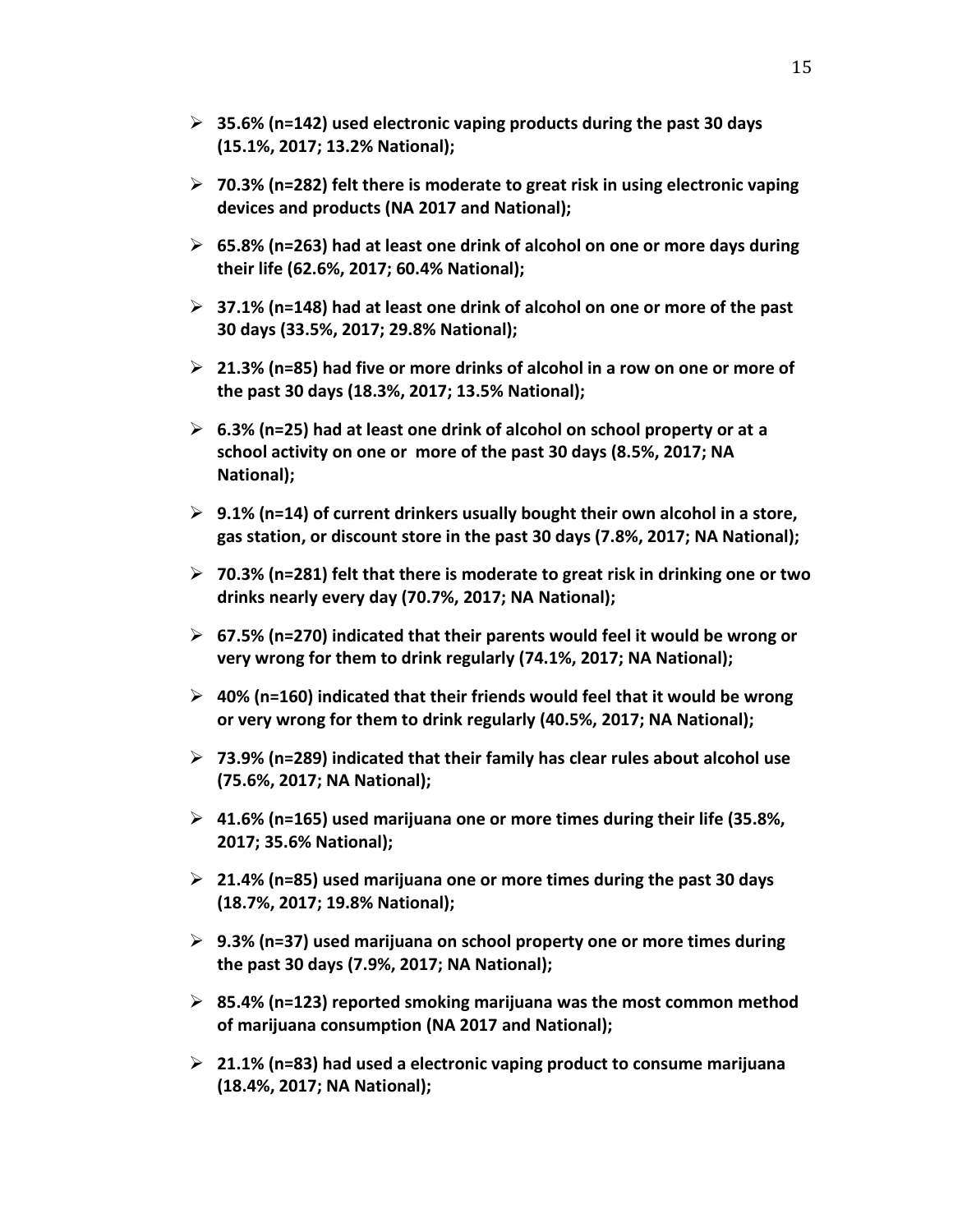- ➢ **79% (n=315) felt it would be fairly easy or very easy to get marijuana if they wanted some (65.5%, 2017; NA National);**
- ➢ **45.9% (n=183) felt that there is moderate to great risk in smoking marijuana (54.3%, 2017; NA National);**
- ➢ **78.6% (n=313) indicated that their parents would feel that it would be wrong or very wrong for them to smoke marijuana (84.1%, 2017; NA National);**
- ➢ **36.4% (n=145) indicated that their friends would feel it would be wrong or very wrong for them to smoke marijuana (40.2%, 2017; NA National);**
- ➢ **8.8% (n=35) sniffed or breathed substances to get high one or more times during their life (12.9%, 2017; NA National);**
- ➢ **5.5% (n=22) had used any form of cocaine one or more times during their life (9.8%, 2017; 4.8% National);**
- ➢ **3.8% (n=15) used heroin one or more times during their life (7.3%, 2017; 1.7% National);**
- ➢ **5.1% (n=20) used heroin one or more times during the past 30 days (NA 2017 and National);**
- ➢ **4.8% (n=19) had used methamphetamines one or more times during their life (6.7%, 2017; 2.5% National);**
- ➢ **7.3% (n=29) had used ecstasy (9.2%, 2017; 4% National);**
- ➢ **5% (n=20) had used a needle to inject any illegal drug into their body one or more times during their life (6.6%, 2017; 1.5% National);**
- ➢ **22.5% (n=88) had someone offer, sell, or give them an illegal drug on school property or at a school activity during the past 12 months (19.4%, 2017; 19.8% National);**
- ➢ **25.4% (n=100) had someone offer, sell, or give them an illegal drug in their neighborhood or community during the past 12 months (22.7%, 2017; NA National);**
- ➢ **6.1% (n=24) used anti-anxiety drugs not prescribed to them to get high during the past 30 days (NA 2017 and National);**
- ➢ **5.5% (n=22) used ADHD drugs not prescribed to them to get high during the past 30 days (NA 2017 and National);**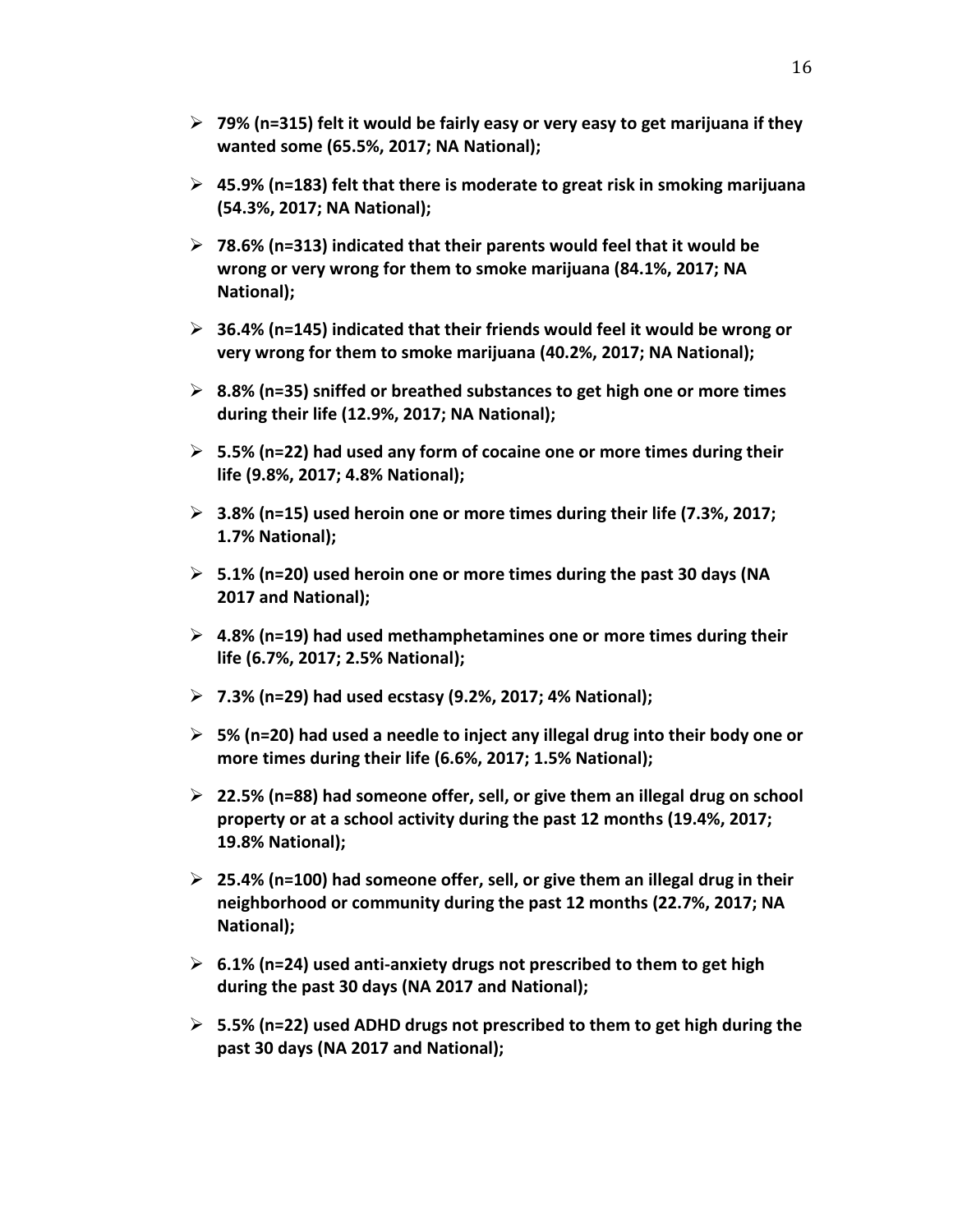- ➢ **6.6% (n=26) used prescription pain medications one or more times during the past 30 days to get high (NA 2017 and National);**
- ➢ **92.8% (n=371) felt that there is moderate to great risk in using prescription drugs to get high (91.6%, 2017; NA National);**
- ➢ **95.8% (n=384) indicated that their parents would feel it would be wrong or very wrong for them to use prescription drugs to get high (95.4%, 2017; NA National);**
- ➢ **83.3% (n=333) indicated that their parents would feel that it would be wrong or very wrong for them to use prescription drugs to get high (82.3%, 2017; NA National);**
- ➢ **89.2% (n=347) reported that their family has clear rules about drug use (86.9%, 2017; NA National);**
- ➢ **3% (n=12) strongly disagree that engaging in high risk behaviors such as smoking, alcohol and substance use will have a negative effect on their future health (3%,2017; NA National);**
- ➢ **49.4% (n=192) had ever had sexual intercourse (45.4%, 2017; 39.5% National);**
- ➢ **11.4% (n=22) had sexual intercourse for the first time before age 13 (6.3%, 2017; 3.4% National);**
- ➢ **9.6% (n=38) who had sexual intercourse had sexual intercourse with four or more people during their life (10.2%, 2017; 9.7% National);**
- ➢ **31.8% (n=126) had sexual intercourse during the past three months (29.1%, 2017; 28.7% National);**
- ➢ **59.1% (n=107) of students who had sexual intercourse used a condom during the last sexual intercourse (59.5%, 2017; 53.8% National);**
- ➢ **20.9% (n=39) of students who had sexual intercourse drank alcohol or used drugs before the last sexual intercourse (21.7%, 2017; 18.8% National);**
- ➢ **6.8% (n=27) had been pregnant or gotten someone pregnant one or more times (8.7% 2017, NA National);**
- ➢ **35.3% (n=141) described themselves as slightly or very overweight (34%, 2017; 31.5% National);**
- ➢ **48.6% (n=193) were trying to lose weight (47.6%, 2017; NA National);**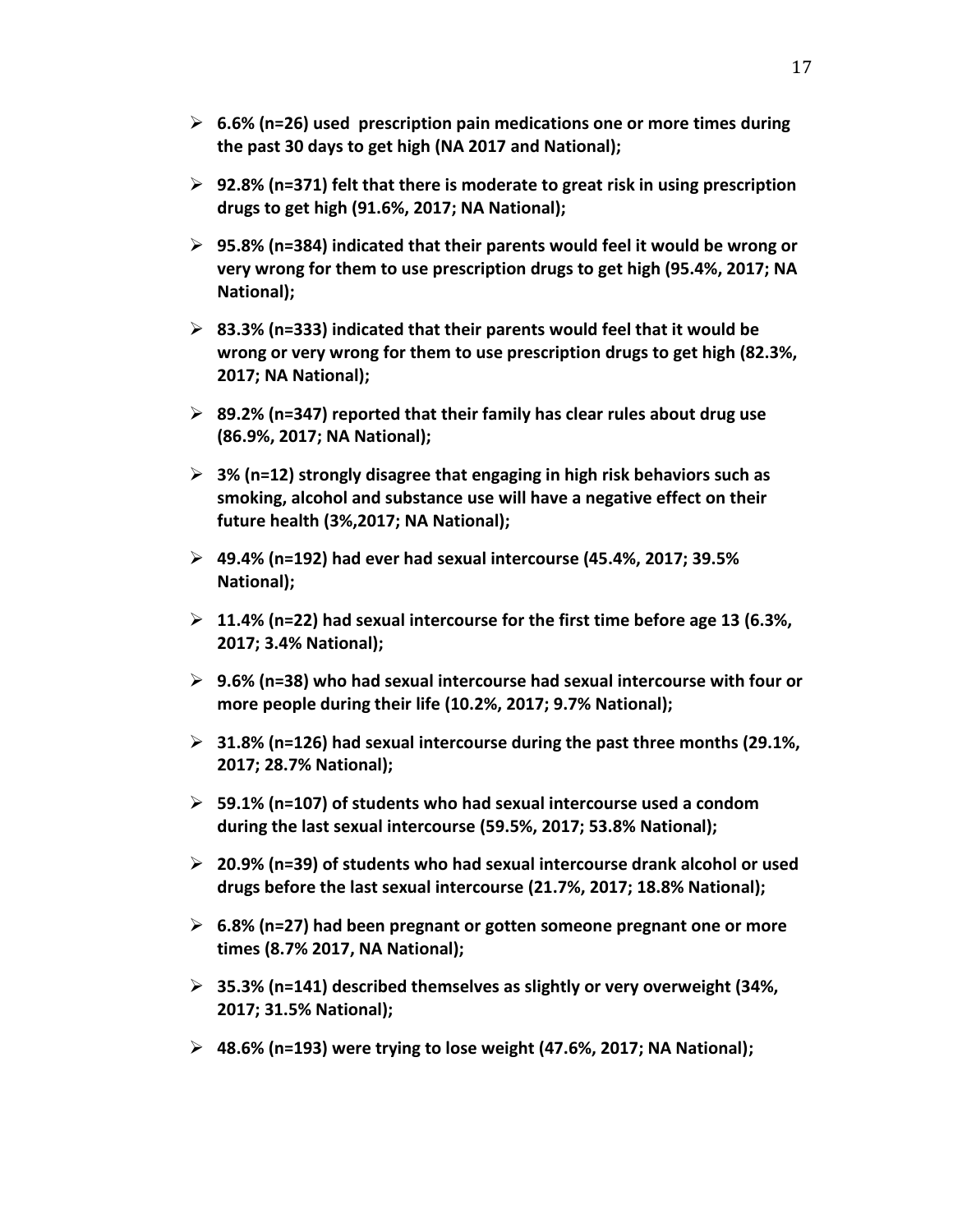- ➢ **18.3% (n=72) went without eating for 24 ours or more to lose weight or to keep from gaining weight during the past 30 days (18.6%, 2017; NA National);**
- ➢ **6.6% (n=26) took diet pills, powders, or liquids without a doctor's advice to lose weight or to keep from gaining weight during the past 30 days (8.4%, 2017; NA National);**
- ➢ **6.9% (n=27) vomited or took laxatives to lose weight or to keep from gaining weight during the past 30 days (13.5%, 2017; NA National);**
- ➢ **54.8% (n=218) played on one or more sports teams during the past 12 months (51.5%, 2017; 54.3% National);**
- ➢ **65.4% (n=259) were physically active for a total of 60 minutes on three or more of the past seven days (61.9%, 2017; NA National);**
- ➢ **50.6% (n=202) watched screens for three or more hours on an average school day that was not related to school work (NA 2017 and National);**
- ➢ **74.1% (n=294) had received a smart phone before the age of 14 (NA 2017 and National);**
- ➢ **64.1% (n=254) had a social media account before the age of 14 (NA 2017 and National);**
- ➢ **38.2% (n=152) received threatening or intimidating messages online or through cell phones (28.9%, 2017; NA National);**
- ➢ **20.3% (n=80) sent threatening or intimidating messages online or through cell phones (21.3%, 2017; NA National);**
- ➢ **43.5% (n=167) sent sexually inappropriate pictures or messages using a cell phone or computer (39.9%, 2017; NA National);**
- ➢ **35.5% (n=145) reported that their parents would be nervous if they know what they did on the internet or via cell phone (36.6%, 2017; NA National);**
- ➢ **56.9% (n=222) reported that their parents have clear rules for the use of social media and the use of electronic devices (NA 2017 and National);**
- ➢ **22.4% (n=86) used their phone while driving during the past 30 days (NA 2017 and National);**
- ➢ **57.4% (n=221) had been bullied (52.4%, 2017; NA National);**
- ➢ **29% (n=116) had been bullied daily or several times a day (17.9%, 2017; NA National);**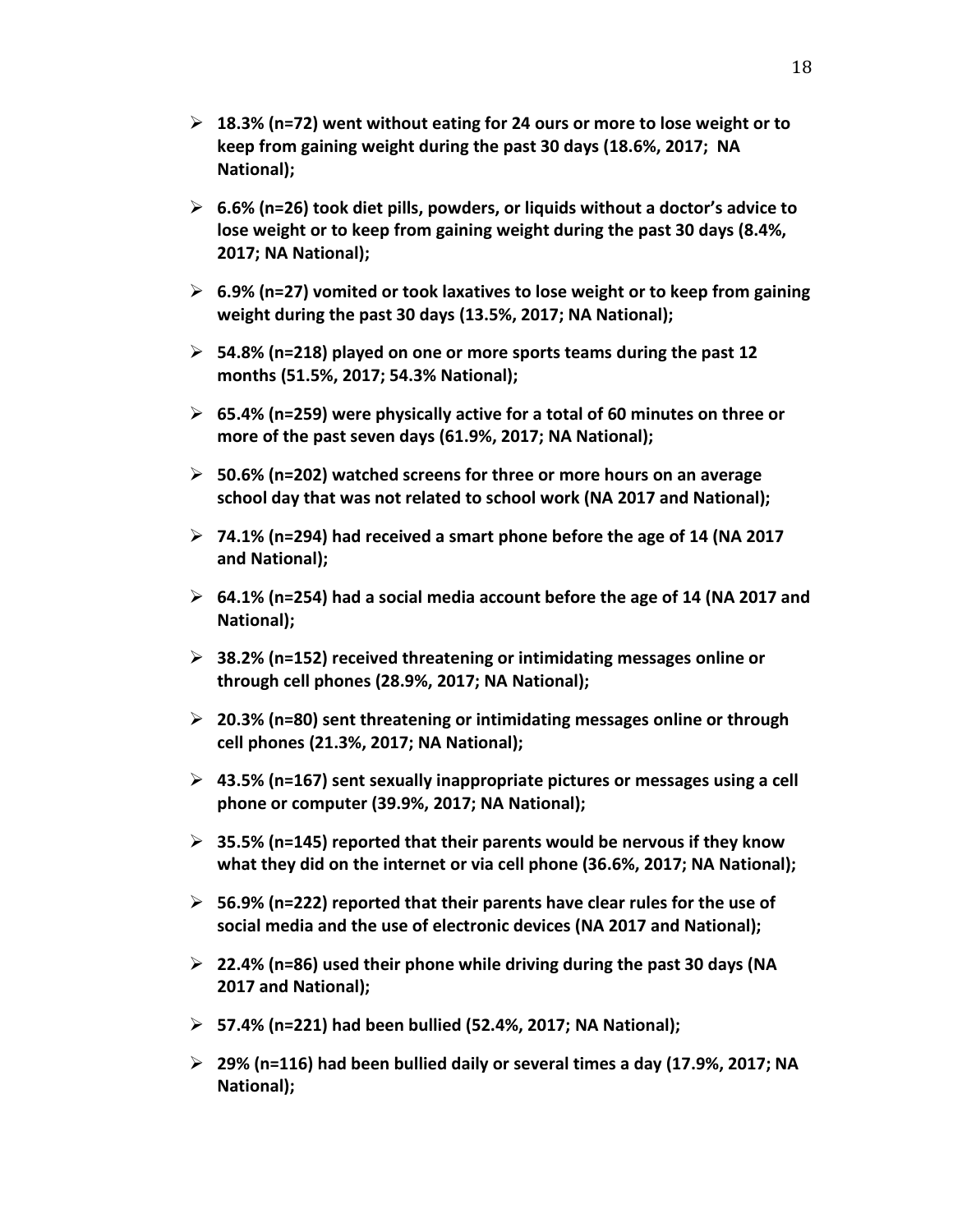- ➢ **24.2% (n=96) indicated that they would not report bullying if they were being bullied (23.8%, 2017; NA National);**
- ➢ **44.2% (n=173) had been a bystander while someone else was being bullied (47.8%, 2017; NA National);**
- ➢ **28.2% (n=111) had bullied someone (27.3%, 2017; NA National);**
- ➢ **10% (n=40) missed school because of bullying (19%, 2017; NA National);**
- ➢ **96.8% (n=387) indicated that their parents would feel it would be wrong or very wrong for them to break the law (93.6%, 2017; NA National);**
- ➢ **89.4% (n=347) felt that there are many chances to get involved in school activities outside of class (91.7%, 2017; NA National);**
- ➢ **56.8% (n=222) reported that the school (teachers, coaches, counselors or principal) would let them or their parents know if they have done something well (54.8%, 2017; NA National);**
- ➢ **83.5% (n=322) reported that there are adults in their life who are not their parents that encourage them to do their best (84.3%, 2017; NA National);**
- ➢ **38.3% (n=151) volunteer in their community (43.4%, 2017; NA National);**
- ➢ **88.5% (n=340) report that one of their parents knows where they are and who they are with when they are not at home (88.9%, 2017; NA National);**
- ➢ **80.5% (n=313) reported that their parents would know if they came home on time (80.8%, 2017; NA National);**
- ➢ **27.7% (n=110) reported that their family did not eat a meal together in the past seven days (19.7%, 2017; NA National);**
- ➢ **7.6% did not eat fruit or vegetables in the past 7 days (7.6%, 2017; NA National);**
- ➢ **6.4% (n=25) drank a sugar-sweetened beverage four or more times per day in the past seven days (10.3%, 2017; NA National).**

#### **High School Data by Gender**

 **Like with the middle school differences in risk behaviors between high school** 

**males and females were not alarming. A higher percentage of high school males**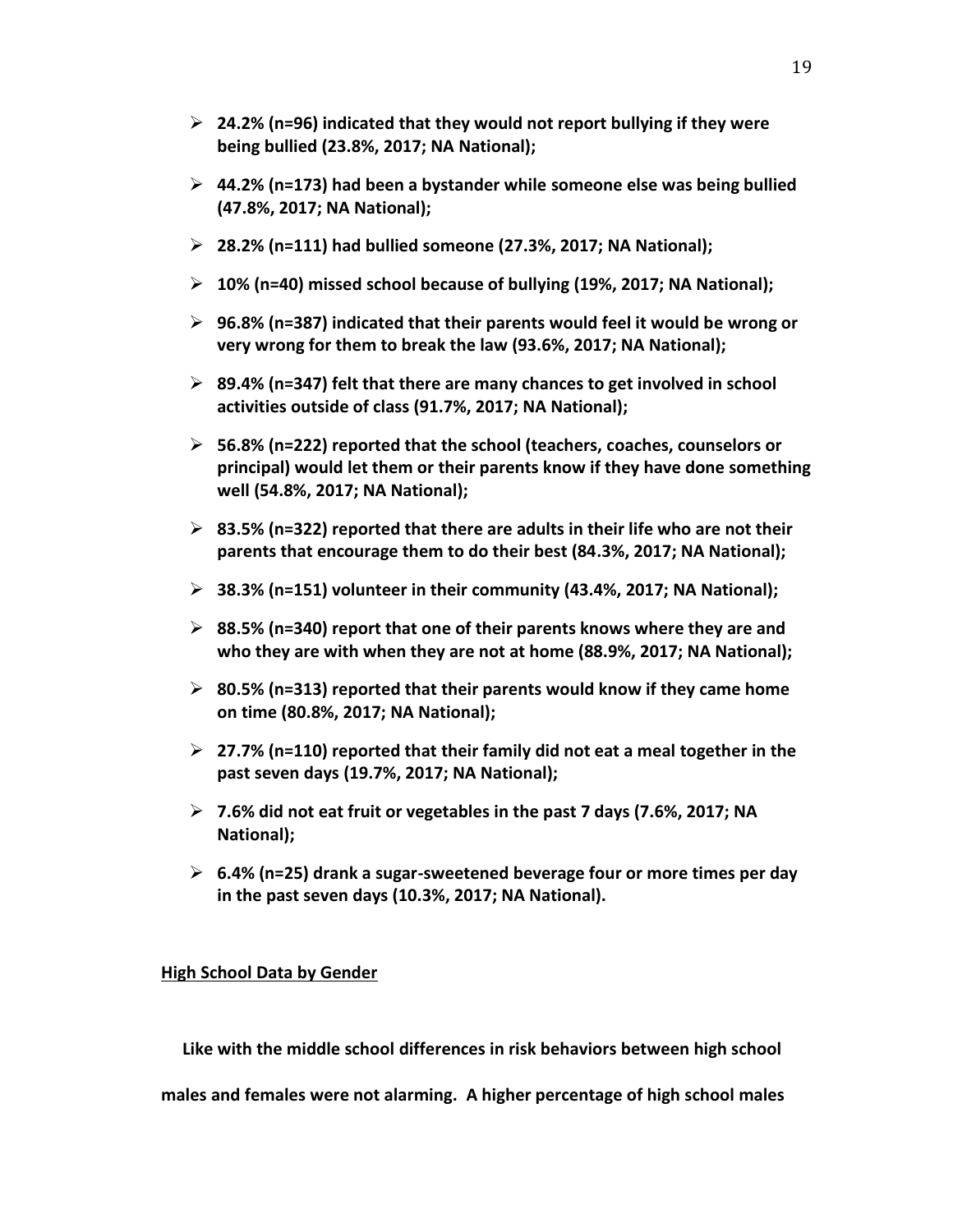**reporting driving after drinking, carrying a weapon on school property, fighting, tobacco, alcohol, and prescription drug use. Female high school students reported higher frequencies of depression, suicide ideation, weight loss behaviors, having been bullied, marijuana use, and use of social media. All high school data by gender can be found under Tab 4.** 

#### **High School Conclusions**

**1. Depression and suicide ideation frequencies has marginally increased since 2017.**

**2. Decrease in frequency of tobacco use since 2017 but marginally increases in the frequencies of alcohol and marijuana use.**

**3. Bullying behaviors have marginally increased but frequency of missing school because of bullying since 2017 have decreased. .** 

**4. Frequency of sexual behaviors have increased since 2017 and continue to trend downward.**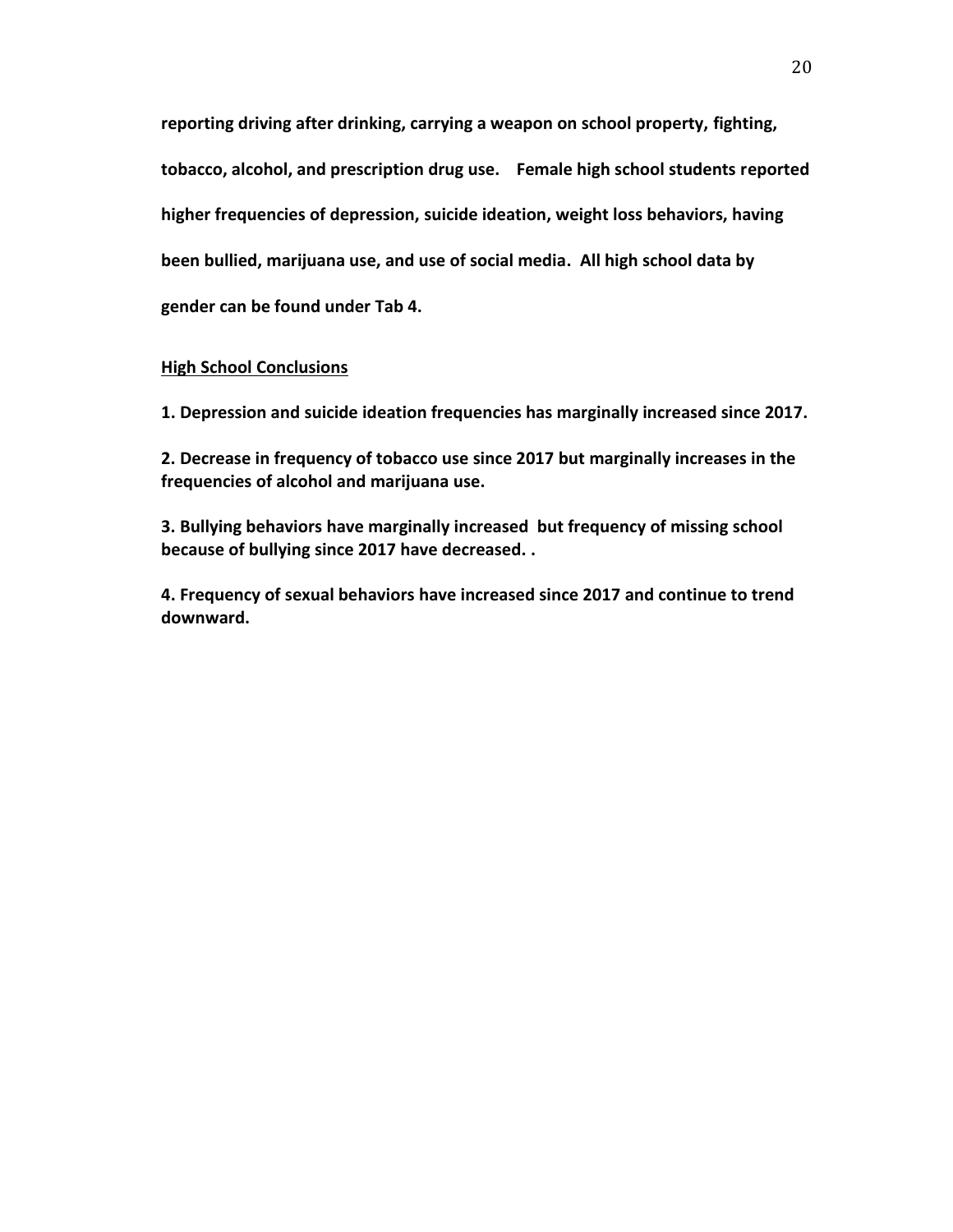#### **ORANGE COUNTY SCHOOLS**

#### **CORE MEASURES 2019**

|                                                     | <b>Alcohol</b>                                 | <b>Tobacco</b>                       | Marijuana                                      | Prescription<br><b>Drugs</b>                   |
|-----------------------------------------------------|------------------------------------------------|--------------------------------------|------------------------------------------------|------------------------------------------------|
| 30 Day Use                                          | MS 19.2%(n=52)<br>HS 37.1%<br>$(n=148)$        | MS 6.3% (N=17)<br>HS 12%(n=48)       | MS 10.3% (n=28)<br>HS 21.4% (n=85)             | MS 5.9% (n=16)<br>HS 6.6% (n=26)               |
|                                                     |                                                |                                      |                                                |                                                |
| <b>Perception of Peer</b><br><b>Disapproval</b>     | MS 50.9%<br>$(n=138)$<br>HS 40% (n=160)        | MS 63.2% (n=172)<br>HS 55% (n=221)   | MS 59.2%<br>$(n=161)$<br>HS 36.4%<br>$(n=145)$ | MS 88.1%<br>$(n=237)$<br>HS 83.3%<br>$(n=333)$ |
|                                                     |                                                |                                      |                                                |                                                |
| <b>Perception of Harm</b>                           | MS 68.4%<br>$(n=186)$<br>HS 70.3%(n=281)       | MS 90.1% (n=245)<br>HS 90.6% (n=354) | MS 64.7%<br>$(n=176)$<br>HS 45.9%<br>$(n=183)$ | MS 94.4%<br>$(n=255)$<br>HS 92.8%<br>$(n=371)$ |
|                                                     |                                                |                                      |                                                |                                                |
| <b>Perception of Parental</b><br><b>Disapproval</b> | MS 75.4%<br>$(n=205)$<br>HS 67.5%<br>$(n=270)$ | MS 93.4% (n=254)<br>HS 89.1% (n=358) | MS 84.1%<br>$(n=228)$<br>HS 78.6%<br>$(n=313)$ | MS 98.9%<br>$(n=266)$<br>HS 95.8%<br>$(n=384)$ |